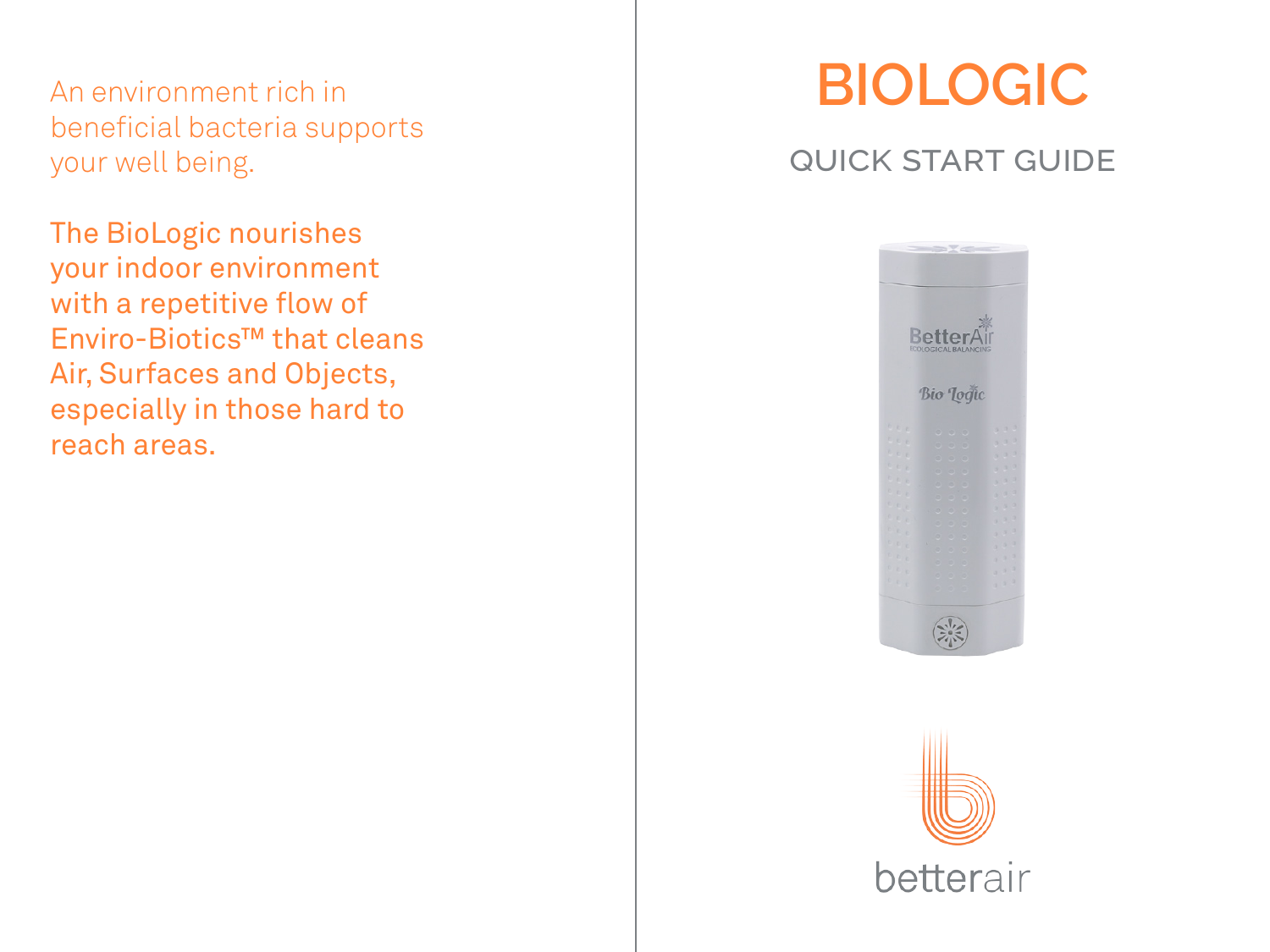





# **Programming**

### **On/Off button**

1. Press the led button to turn ON the unit. 2. Press the button for two seconds to turn OFF the unit.

### **Status light**

1. Green light: working mode 2. Blue light: pause 3. Red light: low liquid 4. Yellow light: low battery

When USB charger is plugged, the LED indicator will flash 3 times. When red light flashes, this is an indication of both low liquid and low battery.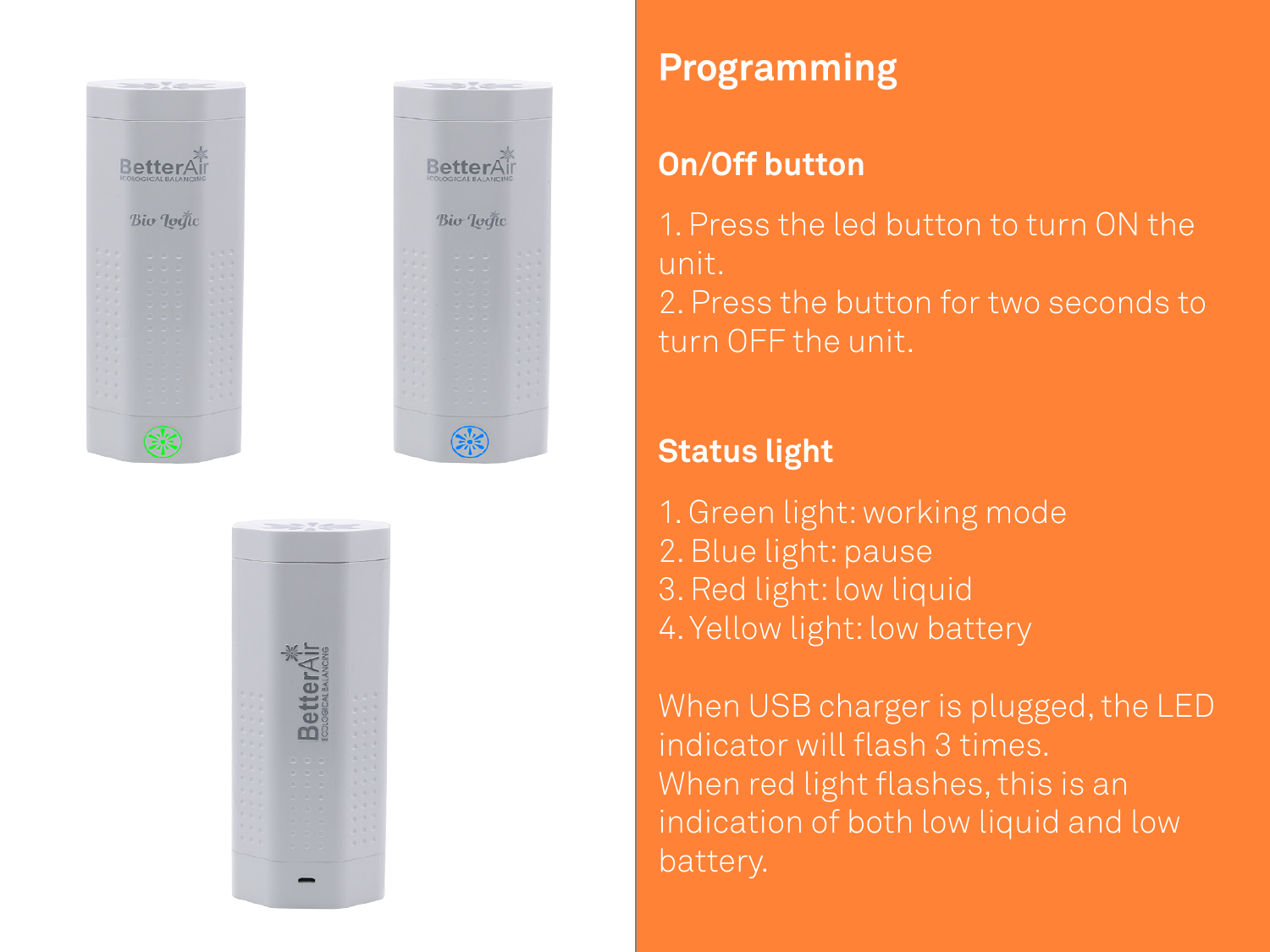

### **Position of the BioLogic**

Your **BioLogic** should be located out of the reach of young children or pets. It is not advised to place the BioLogic near an open door or a window that leads outdoors in order to obtain maximum coverage indoors.

The most common place recommended for placing your **BioLogic** is in the bedroom, as that is where people generally spend most of their time at home plus that's where dust mite allergens are most common.

CAUTION: Do not place directly under lights or other heat sources over 100 degrees. Damage to the BioLogic may occur.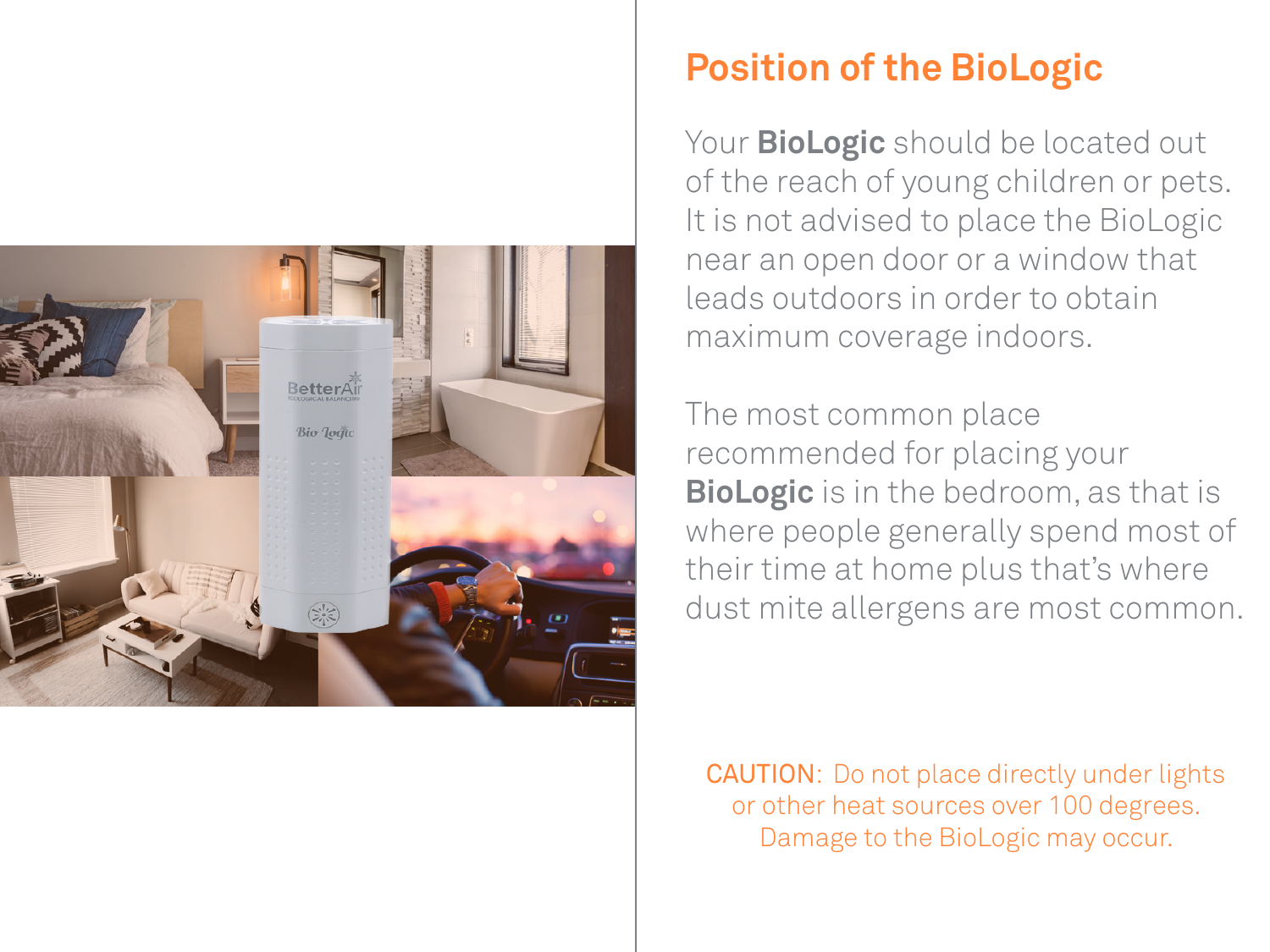## **Cartridge Replacement**

1. The refill must be replaced when empty, approximately every 3 months.



IMPORTANT: Always turn power off when removing and replacing cartridge. Also, power must be turned off before moving the BioLogic.

# **Equipment and Accessories**





- BioLogic
- BioLogic refill
- USB cable
- User manual

#### WARNING

The BioLogic should be used only with the power pack provided by the manufacturer.